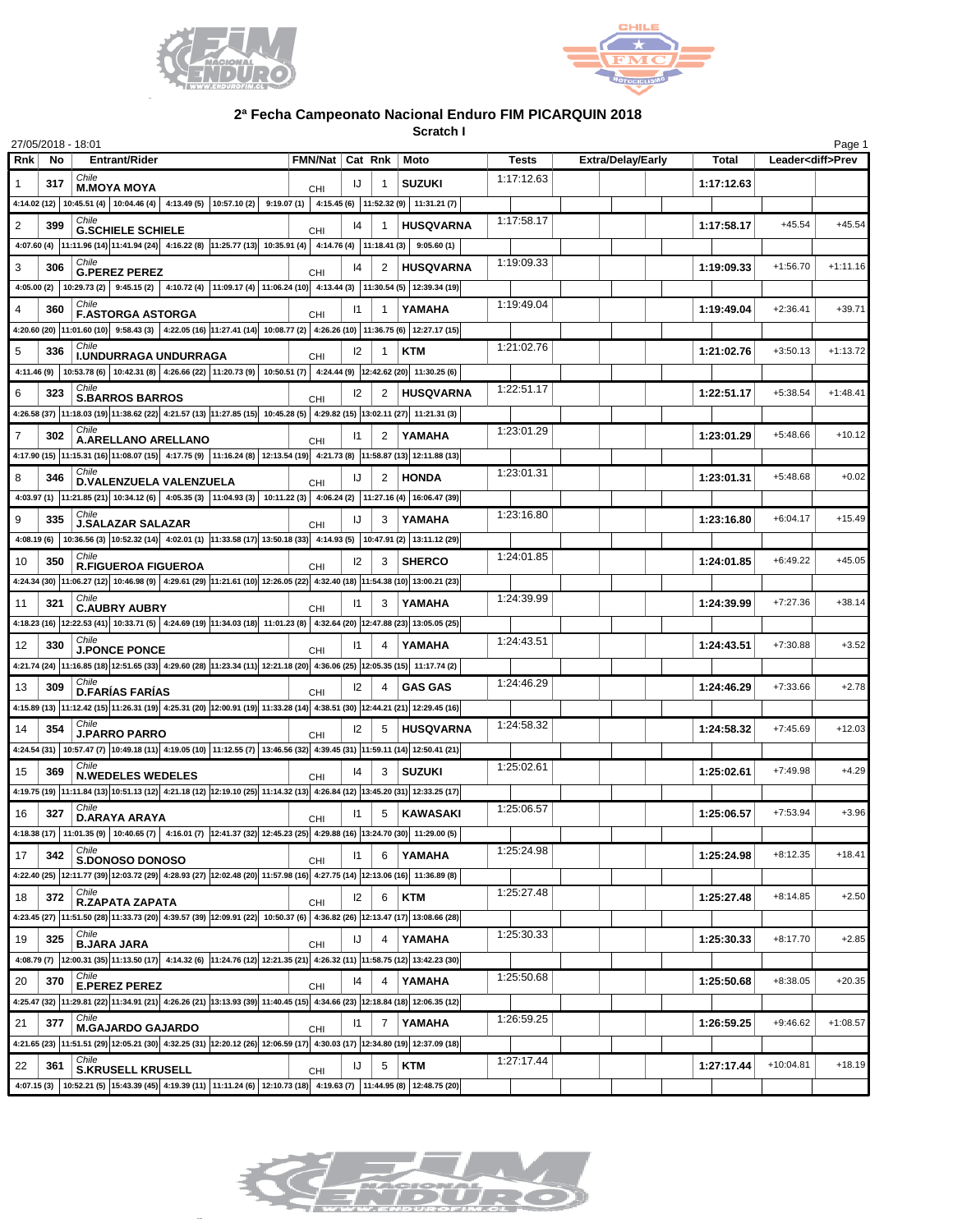



## **2ª Fecha Campeonato Nacional Enduro FIM PICARQUIN 2018**

**Scratch I**

| 27/05/2018 - 18:01<br>Page 2 |     |                                                                                                                                                                                                                                                                                                                                                                                  |                 |               |                 |                  |              |                          |         |            |                          |            |
|------------------------------|-----|----------------------------------------------------------------------------------------------------------------------------------------------------------------------------------------------------------------------------------------------------------------------------------------------------------------------------------------------------------------------------------|-----------------|---------------|-----------------|------------------|--------------|--------------------------|---------|------------|--------------------------|------------|
| Rnk                          | No  | <b>Entrant/Rider</b>                                                                                                                                                                                                                                                                                                                                                             | FMN/Nat Cat Rnk |               |                 | Moto             | <b>Tests</b> | <b>Extra/Delay/Early</b> |         | Total      | Leader <diff>Prev</diff> |            |
| 23                           | 301 | Chile<br><b>F.VILLALOBOS VILLALOBOS</b>                                                                                                                                                                                                                                                                                                                                          | <b>CHI</b>      | 11            | 8               | YAMAHA           | 1:28:02.34   |                          |         | 1:28:02.34 | $+10:49.71$              | $+44.90$   |
|                              |     | 4:20.90 (21) 11:16.63 (17) 13:02.03 (35) 4:24.21 (18) 13:24.32 (40) 11:05.94 (9) 4:32.52 (19) 12:49.20 (24) 13:06.59 (27)                                                                                                                                                                                                                                                        |                 |               |                 |                  |              |                          |         |            |                          |            |
| 24                           | 334 | Chile                                                                                                                                                                                                                                                                                                                                                                            |                 | $\mathsf{I}$  |                 | YAMAHA           | 1:28:47.83   |                          |         | 1:28:47.83 | $+11:35.20$              | $+45.49$   |
|                              |     | <b>A.CREMASCHI CREMASCHI</b><br>4:25.49 (33) 11:57.10 (33) 11:22.09 (18) 4:21.68 (14) 12:16.44 (24) 12:32.34 (23) 4:33.44 (21) 14:17.17 (35) 13:02.08 (24)                                                                                                                                                                                                                       | <b>CHI</b>      |               |                 |                  |              |                          |         |            |                          |            |
| 25                           | 365 | Chile                                                                                                                                                                                                                                                                                                                                                                            |                 | 12            |                 | <b>BETA</b>      | 1:29:07.57   |                          |         | 1:29:07.57 | $+11:54.94$              | $+19.74$   |
|                              |     | <b>G.SCHNEEBERGER SCHNEEBERGER</b><br>4:13.24 (11)   11:00.77 (8)   10:52.00 (13)   4:22.02 (15)   11:11.05 (5)   14:45.67 (37)   4:43.42 (35)   13:57.77 (33)   14:01.63 (33)                                                                                                                                                                                                   | <b>CHI</b>      |               |                 |                  |              |                          |         |            |                          |            |
|                              |     | Argentina                                                                                                                                                                                                                                                                                                                                                                        |                 |               |                 |                  | 1:26:36.51   |                          |         |            |                          |            |
| 26                           | 385 | J.FERRANDIZ FERRANDIZ                                                                                                                                                                                                                                                                                                                                                            | <b>ARG</b>      | $ 4\rangle$   | 5               | <b>HUSQVARNA</b> |              | 2:00.00                  | 2:00.00 | 1:30:36.51 | +13:23.88                | $+1:28.94$ |
|                              |     | 4:33.64 (46)  11:43.95 (24)  11:49.81 (25)   4:52.55 (45)  12:46.90 (34)   11:10.72 (11)   4:39.64 (33)  13:21.13 (29)   11:38.17 (9)                                                                                                                                                                                                                                            |                 |               |                 |                  | 1:30:49.51   |                          |         |            |                          |            |
| 27                           | 382 | Argentina<br>F.PELLEGRINI PELLEGRINI                                                                                                                                                                                                                                                                                                                                             | <b>ARG</b>      | 12            | 8               | <b>KTM</b>       |              |                          |         | 1:30:49.51 | +13:36.88                | $+13.00$   |
|                              |     | 4:46.21 (53) 11:58.16 (34) 12:42.55 (32) 4:28.37 (25) 11:28.76 (16) 13:32.30 (31) 4:27.74 (13) 11:55.68 (11) 15:29.74 (36)                                                                                                                                                                                                                                                       |                 |               |                 |                  |              |                          |         |            |                          |            |
| 28                           | 348 | Chile<br><b>E.VARGAS VARGAS</b>                                                                                                                                                                                                                                                                                                                                                  | <b>CHI</b>      | 14            |                 | <b>KTM</b>       | 1:31:12.41   |                          |         | 1:31:12.41 | +13:59.78                | $+22.90$   |
|                              |     | 4:53.56 (54) 12:22.39 (40) 11:08.63 (16) 4:49.21 (42) 12:33.27 (29) 12:59.81 (27) 4:54.01 (39) 15:44.11 (41) 11:47.42 (11)                                                                                                                                                                                                                                                       |                 |               |                 |                  |              |                          |         |            |                          |            |
| 29                           | 337 | Chile<br>H.DURÁN DURÁN                                                                                                                                                                                                                                                                                                                                                           | <b>CHI</b>      | $\mathsf{I}$  |                 | 10   HUSQVARNA   | 1:31:43.63   |                          |         | 1:31:43.63 | $+14:31.00$              | $+31.22$   |
|                              |     | 4:28.28 (39) 11:54.28 (31) 11:50.06 (26) 4:37.60 (37) 12:37.41 (31) 13:03.19 (28) 4:42.79 (34) 15:29.99 (40) 13:00.03 (22)                                                                                                                                                                                                                                                       |                 |               |                 |                  |              |                          |         |            |                          |            |
| 30                           | 352 | Chile<br><b>F.NILO NILO</b>                                                                                                                                                                                                                                                                                                                                                      | <b>CHI</b>      | 12            | 9               | <b>BETA</b>      | 1:31:50.77   |                          |         | 1:31:50.77 | $+14:38.14$              | $+7.14$    |
|                              |     | 4:25.99 (34) 12:05.87 (37) 13:54.81 (39) 4:27.07 (23) 12:28.75 (28) 15:31.58 (38) 4:37.94 (29) 12:56.08 (26) 11:22.68 (4)                                                                                                                                                                                                                                                        |                 |               |                 |                  |              |                          |         |            |                          |            |
| 31                           | 332 | Chile                                                                                                                                                                                                                                                                                                                                                                            |                 | 14            |                 | <b>KTM</b>       | 1:31:52.07   |                          |         | 1:31:52.07 | +14:39.44                | $+1.30$    |
|                              |     | P.KRUSELL KRUSELL<br>4:36.32 (48) 12:28.05 (43) 12:58.44 (34) 4:27.41 (24) 12:33.70 (30) 12:33.51 (24) 4:39.64 (32) 14:28.55 (37) 13:06.45 (26)                                                                                                                                                                                                                                  | CHI             |               |                 |                  |              |                          |         |            |                          |            |
|                              |     | Chile                                                                                                                                                                                                                                                                                                                                                                            |                 |               |                 |                  | 1:31:56.86   |                          |         |            | $+14:44.23$              | $+4.79$    |
| 32                           | 398 | <b>R.MORALES MORALES</b>                                                                                                                                                                                                                                                                                                                                                         | <b>CHI</b>      | $\mathsf{I}$  | 11              | YAMAHA           |              |                          |         | 1:31:56.86 |                          |            |
|                              |     | 4:26.26 (35) 11:49.91 (27) 11:52.31 (28) 4:39.36 (38) 12:14.92 (23) 14:06.25 (35) 5:06.67 (42) 13:47.04 (32) 13:54.14 (32)<br>Chile                                                                                                                                                                                                                                              |                 |               |                 |                  | 1:33:23.31   |                          |         |            |                          |            |
| 33                           | 310 | <b>M.AVILA AVILA</b>                                                                                                                                                                                                                                                                                                                                                             | <b>CHI</b>      | IJ            | 6               | <b>KTM</b>       |              |                          |         | 1:33:23.31 | $+16:10.68$              | $+1:26.45$ |
|                              |     | 4:31.43 (42) 11:56.25 (32) 14:47.59 (42) 5:29.21 (47) 13:10.68 (36) 13:16.21 (30) 5:05.03 (41) 12:53.72 (25) 12:13.19 (14)                                                                                                                                                                                                                                                       |                 |               |                 |                  |              |                          |         |            |                          |            |
| 34                           | 331 | Chile<br><b>L.ABARZUA ABARZUA</b>                                                                                                                                                                                                                                                                                                                                                | <b>CHI</b>      | 12            | 10 <sup>1</sup> | <b>KAWASAKI</b>  | 1:33:50.65   |                          |         | 1:33:50.65 | +16:38.02                | $+27.34$   |
|                              |     | 4:32.00 (43) 12:34.53 (48) 11:52.18 (27) 4:28.73 (26) 12:24.94 (27) 13:57.29 (34) 4:35.48 (24) 13:15.50 (28) 16:10.00 (40)                                                                                                                                                                                                                                                       |                 |               |                 |                  |              |                          |         |            |                          |            |
| 35                           | 371 | Chile<br><b>M.MOLINA MOLINA</b>                                                                                                                                                                                                                                                                                                                                                  | CHI             | 12            | 11              | <b>KTM</b>       | 1:35:24.93   |                          |         | 1:35:24.93 | +18:12.30                | $+1:34.28$ |
|                              |     | 4:31.04 (41) 12:04.54 (36) 11:38.62 (23) 4:34.93 (32) 12:48.39 (35) 16:26.16 (39) 4:46.05 (37) 12:45.18 (22) 15:50.02 (37)                                                                                                                                                                                                                                                       |                 |               |                 |                  |              |                          |         |            |                          |            |
| 36                           | 380 | Argentina<br><b>E.CAHIZA CAHIZA</b>                                                                                                                                                                                                                                                                                                                                              | <b>ARG</b>      | $\mathsf{I}4$ |                 | YAMAHA           | 1:37:19.18   |                          |         | 1:37:19.18 | +20:06.55                | $+1:54.25$ |
|                              |     | 4:41.17 (51) 12:26.28 (42) 14:29.37 (41) 4:45.49 (41) 13:13.18 (37) 13:05.99 (29) 4:50.87 (38) 14:30.83 (38) 15:16.00 (35)                                                                                                                                                                                                                                                       |                 |               |                 |                  |              |                          |         |            |                          |            |
| 37                           | 356 | Chile<br><b>D.GARRIDO GARRIDO</b>                                                                                                                                                                                                                                                                                                                                                |                 | 14            | 9               | <b>BETA</b>      | 1:38:54.01   | 1:00.00                  |         | 1:39:54.01 | $+22:41.38$              | $+2:34.83$ |
|                              |     | 4:22.48 (26) 12:49.71 (50) 17:03.85 (49) 4:35.52 (34) 13:49.85 (43) 12:54.48 (26) 4:37.06 (27) 14:12.31 (34) 14:28.75 (34)                                                                                                                                                                                                                                                       | <b>CHI</b>      |               |                 |                  |              |                          |         |            |                          |            |
| 38                           | 314 | Chile                                                                                                                                                                                                                                                                                                                                                                            |                 | IJ            | 7               | TM               | 1:36:16.42   | 8:00.00                  |         | 1:44:16.42 | +27:03.79                | $+4:22.41$ |
|                              |     | <b>F.DE GAVARDO DE GAVARDO</b><br>4:18.60 (18) $\Big 11:48.85\left(26\right)\Big 10:47.79\left(10\right)\Big 16:58.77\left(50\right)\Big 13:13.41\left(38\right)\Big 11:12.17\left(12\right)\Big 4:34.57\left(22\right)\Big 11:39.48\left(7\right)\Big 11:42.78\left(10\right)\Big 11:42.78\left(10\right)\Big 11:42.78\left(10\right)\Big 11:43.48\left(10\right)\Big 11:44.48$ | CHI             |               |                 |                  |              |                          |         |            |                          |            |
|                              |     | Chile                                                                                                                                                                                                                                                                                                                                                                            |                 |               |                 |                  | 1:42:51.33   |                          |         |            |                          |            |
| 39                           | 307 | <b>J.CUEVAS CUEVAS</b>                                                                                                                                                                                                                                                                                                                                                           | CHI             | 14            |                 | 10 YAMAHA        |              | 3:00.00                  |         | 1:45:51.33 | +28:38.70                | $+1:34.91$ |
|                              |     | 4:39.02 (50) 12:41.53 (49) 14:04.54 (40) 4:54.02 (46) 13:27.57 (42) 17:22.77 (41) 5:18.37 (43) 14:17.82 (36) 16:05.69 (38)<br>Argentina                                                                                                                                                                                                                                          |                 |               |                 |                  | 1:46:12.88   |                          |         |            |                          |            |
| 40                           | 384 | <b>M.MARCO MARCO</b>                                                                                                                                                                                                                                                                                                                                                             | <b>ARG</b>      | 14            | 11              | <b>KTM</b>       |              |                          |         | 1:46:12.88 | $+29:00.25$              | $+21.55$   |
|                              |     | 4:33.73 (47) 14:44.61 (52) 17:43.04 (50) 4:35.18 (33) 13:25.89 (41) 16:33.59 (40) 4:57.54 (40) 15:45.23 (42) 13:54.07 (31)                                                                                                                                                                                                                                                       |                 |               |                 |                  |              |                          |         |            |                          |            |
| Non-classified               |     |                                                                                                                                                                                                                                                                                                                                                                                  |                 |               |                 |                  |              |                          |         |            |                          |            |
|                              | 305 | Chile<br><b>M.SANTIBAÑEZ SANTIBAÑEZ</b>                                                                                                                                                                                                                                                                                                                                          | CHI             | 12            |                 | <b>SHERCO</b>    | 34:47.90     |                          |         | 34:47.90   |                          |            |
|                              |     | 4:17.83 (14) 12:30.94 (46) 13:36.69 (38) 4:22.44 (17)                                                                                                                                                                                                                                                                                                                            |                 |               |                 |                  |              |                          |         |            |                          |            |
|                              | 308 | Chile<br><b>C.VALENCIA VALENCIA</b>                                                                                                                                                                                                                                                                                                                                              | <b>CHI</b>      | IJ            |                 | HUSQVARNA        | 51:33.36     |                          |         | 51:33.36   |                          |            |
|                              |     | 4:20.91 (22) 11:19.54 (20) 15:44.70 (46) 7:21.64 (48) 12:46.57 (33)                                                                                                                                                                                                                                                                                                              |                 |               |                 |                  |              |                          |         |            |                          |            |
|                              | 311 | Chile<br><b>A.ESTRADA ESTRADA</b>                                                                                                                                                                                                                                                                                                                                                |                 | 11            |                 | <b>HONDA</b>     | 26:19.55     |                          |         | 26:19.55   |                          |            |
|                              |     | 4:37.94 (49)   16:51.48 (53)  <br>4:50.13 (43)                                                                                                                                                                                                                                                                                                                                   | <b>CHI</b>      |               |                 |                  |              |                          |         |            |                          |            |
|                              | 313 | Chile                                                                                                                                                                                                                                                                                                                                                                            |                 | 12            |                 | <b>HUSQVARNA</b> | 56:29.81     |                          |         | 56:29.81   | Retired: T.C.0           |            |
|                              |     | <b>E.ALCALDE ALCALDE</b><br>4:32.22 (44) 12:28.49 (44) 16:19.54 (47) 4:36.15 (36) 18:33.41 (47)                                                                                                                                                                                                                                                                                  | <b>CHI</b>      |               |                 |                  |              |                          |         |            |                          |            |
|                              |     |                                                                                                                                                                                                                                                                                                                                                                                  |                 |               |                 |                  |              |                          |         |            |                          |            |